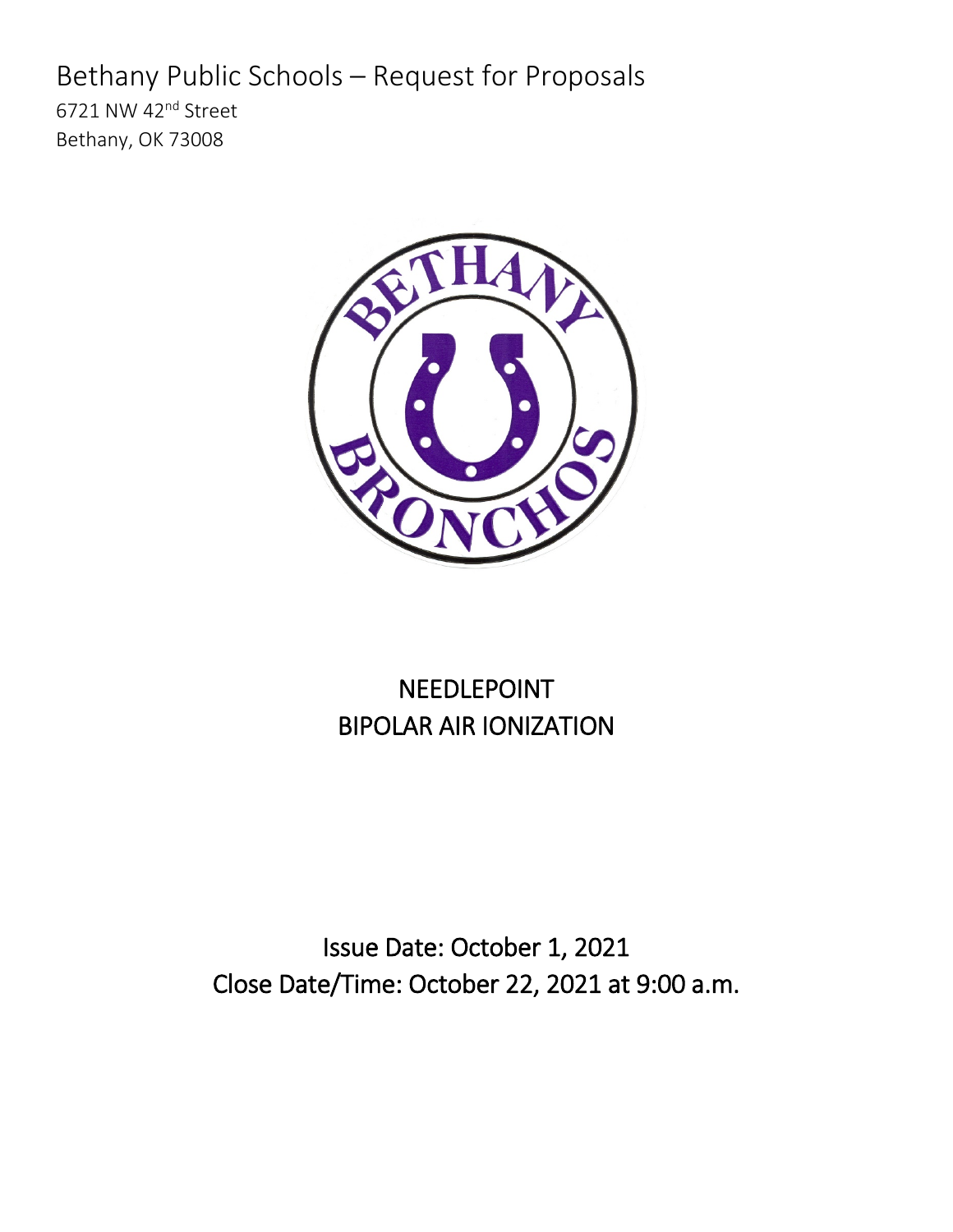#### 1. PURPOSE

1.1 Bethany Public Schools is requesting proposals from qualified vendors for a turnkey project to provide and install Needlepoint Bi-polar Ionization Devices into existing HVAC systems located on the main campus and the Stadium buildings.

1.2 In using this method for solicitation, we are requesting your effort in seeking the best value for our requirements. To be entitled for consideration, proposals shall be presented in accordance with the instructions of this solicitation and within the timeframe specified. It is the responsibility of the selected vendor to meet all specifications and guidelines in this RFP. The evaluation of each response to this RFP will be based on its overall competence, compliance, format, and organization. Pricing will be a criterion, but not necessarily the one receiving the most weight.

#### 2. GENERAL INFORMATION

- 2.1. Questions or requests for clarification should be directed to Jennifer Fuller, Chief Financial Officer, at jfuller@bethanyschools.com.
- 2.2. Technical questions should be directed to Greg Jones, Facilities Manager, at grjones@bethanyschools.com.
- 2.3. For the purpose of this proposal, the Bid Submission Form must be completed in its entirety for all bidders.
- 2.4. Bethany Public Schools is under no obligation to purchase goods or services totaling the amount proposed in your response; Vendor will only be paid for service rendered.
- 2.5. Vendors should read the Terms and Conditions closely to determine whether a performance bond or similar requirement is indicated by this Request for Proposal. If so, such bond shall be issued to Bethany Public Schools and that complete and competent evidence of such coverage must be provided to Bethany Public Schools in the Vendor's Proposal package.

#### 3. SCHEDULE OF EVENTS

3.1. The following schedule will apply to this Request for Proposal, but may change in accordance with Bethany Public Schools' needs. Your ability to meet our milestone dates is critical. Key dates in the procurement process are:

> RFP released to vendors and the state of 10/1/2021 Vendors submit RFP response 10/22/2021 9:00 a.m. Sealed Bid Opening (Private/Non-Public) 10/22/2021 9:30 a.m. Notification of Selected Vendors **After Board of Education Approval** Complete Testing, Certification and Acceptance

*All dates are contingent upon Board of Education Approval* 

#### 4. TERMS AND CONDITIONS

- 4.1. All bids submitted are subject to the purchasing policies and procedures established by the Bethany<br>- Public Schools Board of Education and these Terms and Conditions and specifications listed herein all of which are made a part of this bid initiation by reference. This bid, any subsequent purchase order or contract, and all related payments will be governed by the laws of the State of Oklahoma.
- 4.2. This bid is submitted as a legal offer, and any bid when accepted by the Bethany Public Schools Board of Education constitutes a firm contract.
- 4.3. This form must be completed with the corporate name of the bidder and must be fully and properly executed by an authorized person and notarized with full knowledge and acceptance of all its provisions. Any bid award and subsequent payment will be made on the basis of bidder's name as shown on the bid. Oklahoma laws require each bidder submitting a competitive bid to the State of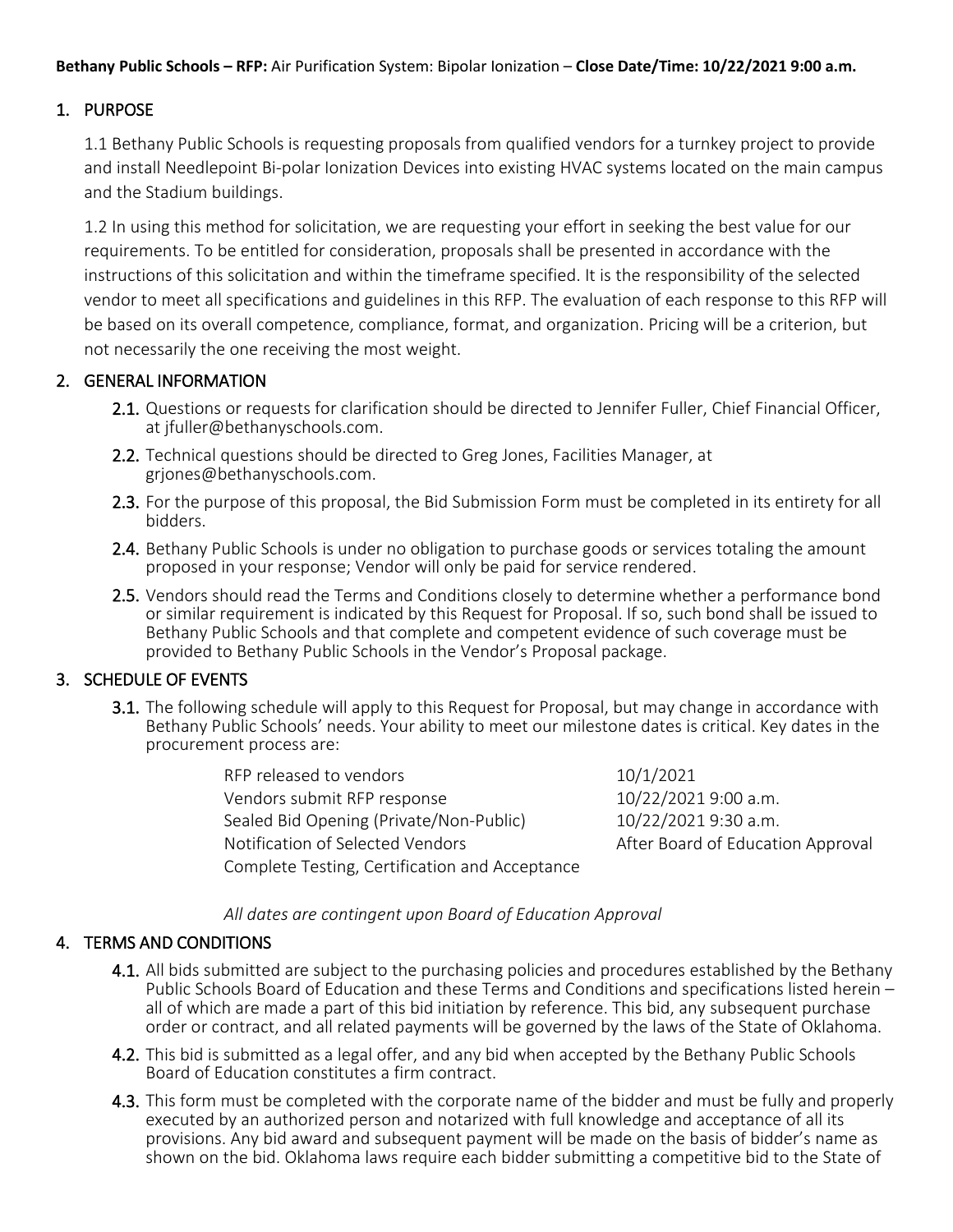Oklahoma for goods or services to furnish a notarized sworn statement of non-collusion; therefore, this bid is invalid if statement of non-collusion is not signed.

- 4.4. By submitting this Invitation to Bid, bidder acknowledges and will honor the Terms and Conditions. Any attachments produced by the bidder and submitted with this bid will become part of this bid. These Terms and Conditions will apply to all attachments and supersede any Terms and Conditions in any attachments.
- 4.5. Any manufacturer names, trade names, brand names, information and/or catalog numbers listed in a specification are for information and not intended to limit competition. Alternate bids will be considered unless specifically prohibited. The bidder may offer any brand for which (s)he is an authorized representative, but must meet or exceed the specifications for any item(s). If bids are based on equivalent products, indicate on the bid form the manufacturer's name and item number. Proof of equivalency will be the responsibility of the bidder. Reference to literature submitted with a previous bid will not satisfy this provision. The bidder shall also explain in detail the reason(s) why the proposed equivalent will meet the specifications and not be considered an exception thereto. Bids that do not comply with these requirements are subject to rejection.
- 4.6. BIDS MAY BE REJECTED UNLESS THE ABOVE PROCEDURES ARE FOLLOWED. BETHANY PUBLIC SCHOOLS RESERVES THE RIGHT TO REJECT ANY AND ALL BIDS IF IT IS IN THE BEST INTEREST OF THE DISTRICT TO DO SO.

#### 5. SUBMISSION REQUIREMENTS

5.1. Vendors shall submit the original bid in a sealed envelope to the following address.

*Bethany Public Schools Attn: RFP 2021 Bi-Polar Ionization 6721 NW 42nd Street Bethany, OK 73008*

Bethany Public Schools is not responsible for delays in the delivery of mail by the U.S. Postal Service, private couriers, or any other means of delivery. Bids received after the closing time stated in the bid will not be considered.

- 5.2. Email, telephone, or facsimile offers will NOT be accepted.
- 5.3. All bids must be submitted exclusive of Federal Excise Tax and Oklahoma State Sales Tax. If documentation of tax exemption is required, please make such notation on your bid and documentation will be furnished to the contractor with the purchase order.
- 5.4. If any confidential and/or proprietary information is included, then each page containing such information must be stamped "proprietary". It is not acceptable to label the entire proposal as confidential and proprietary. All aspects of the proposal may be shared with USAC or the Oklahoma Corporation Commission without notice.
- 5.5. Proposals that contain irregularities of any kind and/or do not comply fully with solicitation documents may be rejected at the discretion of the Chief Financial Officer. Bethany Public Schools shall not be liable for any costs associated or incurred by contractor in conjunction with preparation of documents.
- 5.6. Sealed bids will be opened by the Business Office at Bethany Public Schools Administration, 6721 NW 42nd, Bethany, Oklahoma.

#### 6. VENDOR REQUIREMENTS and Proposal Submission Format (Vendor Completes)

#### 6.1. Bid Submission Form

6.1.1. The first page of your response should be a copy of the Bid Submission Form

#### 6.2. Executive Summary

6.2.1. A brief (one-page) summary of the Vendors background and company history is required to be included with the response.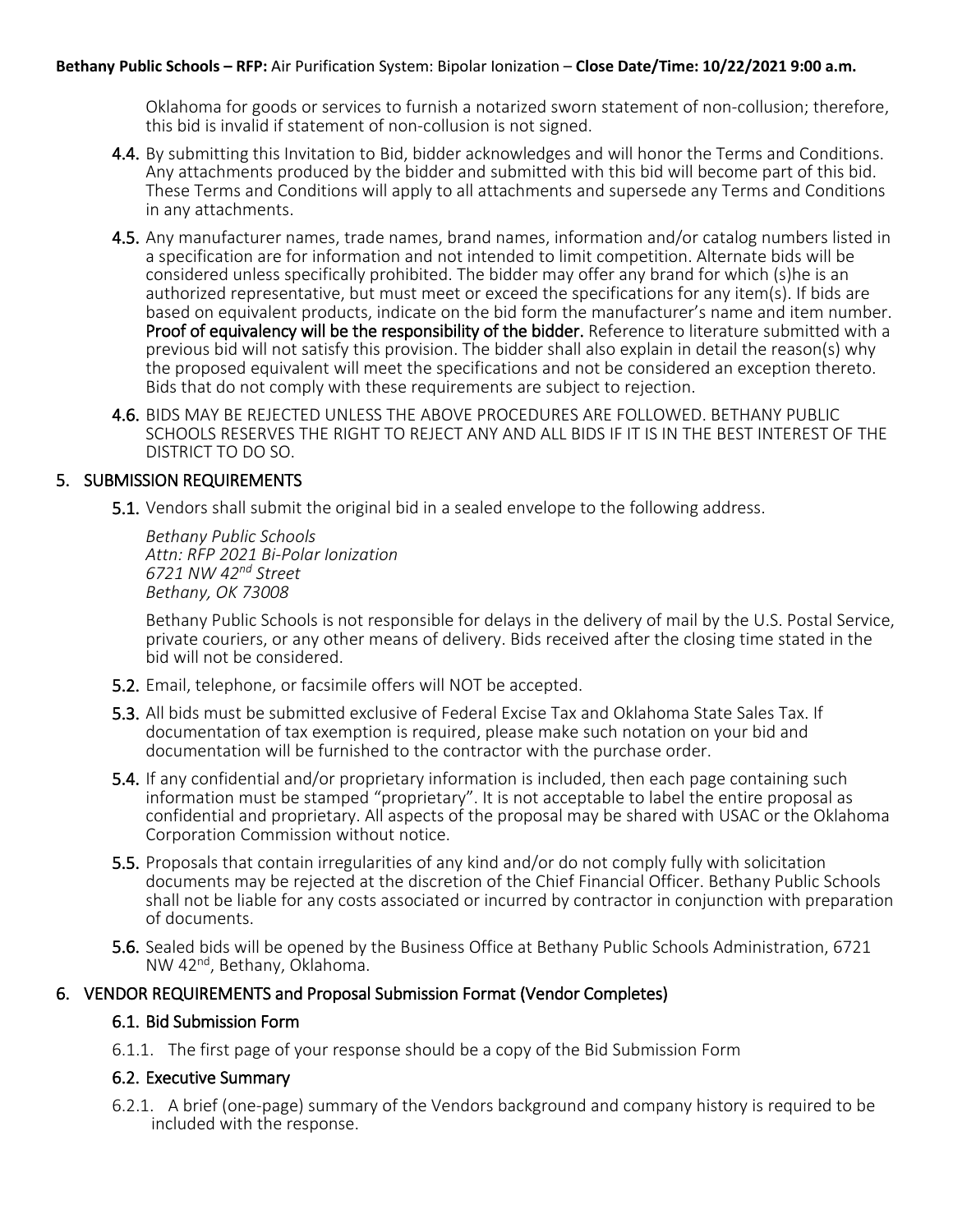6.2.2. A brief (one-page) summary of experience installing the proposed solution is required to be included with the response.

#### 6.3. Primary Contractor

- 6.3.1. Contractor shall submit certifications and qualifications of contractor demonstrating technical ability to install, test and maintain the proposed systems and subsystems of the solution. This includes all certifications required by the manufacturer of all applicable products to guarantee warranty.
- 6.3.2. Contractor's technicians must be certified to perform the requested services.
- 6.3.3. Contractor shall submit a statement demonstrating their networks reliability and dependability. The statement shall include their ability to handle the day-to-day business needs for Bethany Public Schools.
- 6.3.4. Any equipment deemed dead-on-arrival or failing prior to the date of acceptance will be replaced at the contractor's expense.

#### 6.4. Subcontractors

- 6.4.1. Contractor shall identify all subcontractors to be used on this project. Contractor will be the single point of contact for the duration of this contract.
- 6.4.2. The response shall include a one (1) page subcontractor executive summary.
- 6.4.3. The response shall include three (3) references for the subcontractor.
- 6.4.4. Sub-contractors shall submit current certifications and qualifications demonstrating technical ability to install and test their proposed systems and subsystems.
- 6.4.5. The primary contractor will retain overall responsibility of the project and will effectively manage the project from start to completion.

#### 6.5. Internal Connections and Equipment Proposal

- 6.5.1. Contractor shall provide detailed line item pricing showing each item to be installed.
- 6.5.2. Contractor shall provide an itemized bill of materials to be used in this Request for Proposal.
- 6.5.3. Contractor shall provide specific project plans conforming to this Request for Proposal and its stated timeliness. The project plans shall clearly show contractor-staffing levels. Any deviation from that schedule by the contractor without the permission of the district is not allowed.
- 6.5.4. If requested, the selected contractor will need to provide training to all designated member of the Bethany Public Schools staff on all set-up/configuration, installation, basic troubleshooting, maintenance and accompanying equipment if necessary. Training should be conducted on-site and occur as soon as possible after commencement of services. An overview of how the prospective contractor proposes to provide the training to the Bethany Public Schools staff shall be provided with the bid submission.
- 6.5.5. The selected contractor will provide on-site basic and routine preventative maintenance functions, including, but not limited to, adjustments, alignment, and replacements to equipment as requested and necessary to keep equipment in good working order. They will also provide local 24 hour, 7 days-a-week on-site repair and technical support.
- 6.5.6. Contractor shall show the total price on the Bid Submission Form.
- 6.5.7. Contractor shall disclose all recurring expenses associated with equipment on the Bid Submission Form.
- 6.5.8. Contractor shall list any warranties that apply to equipment on the Bid Submission Form.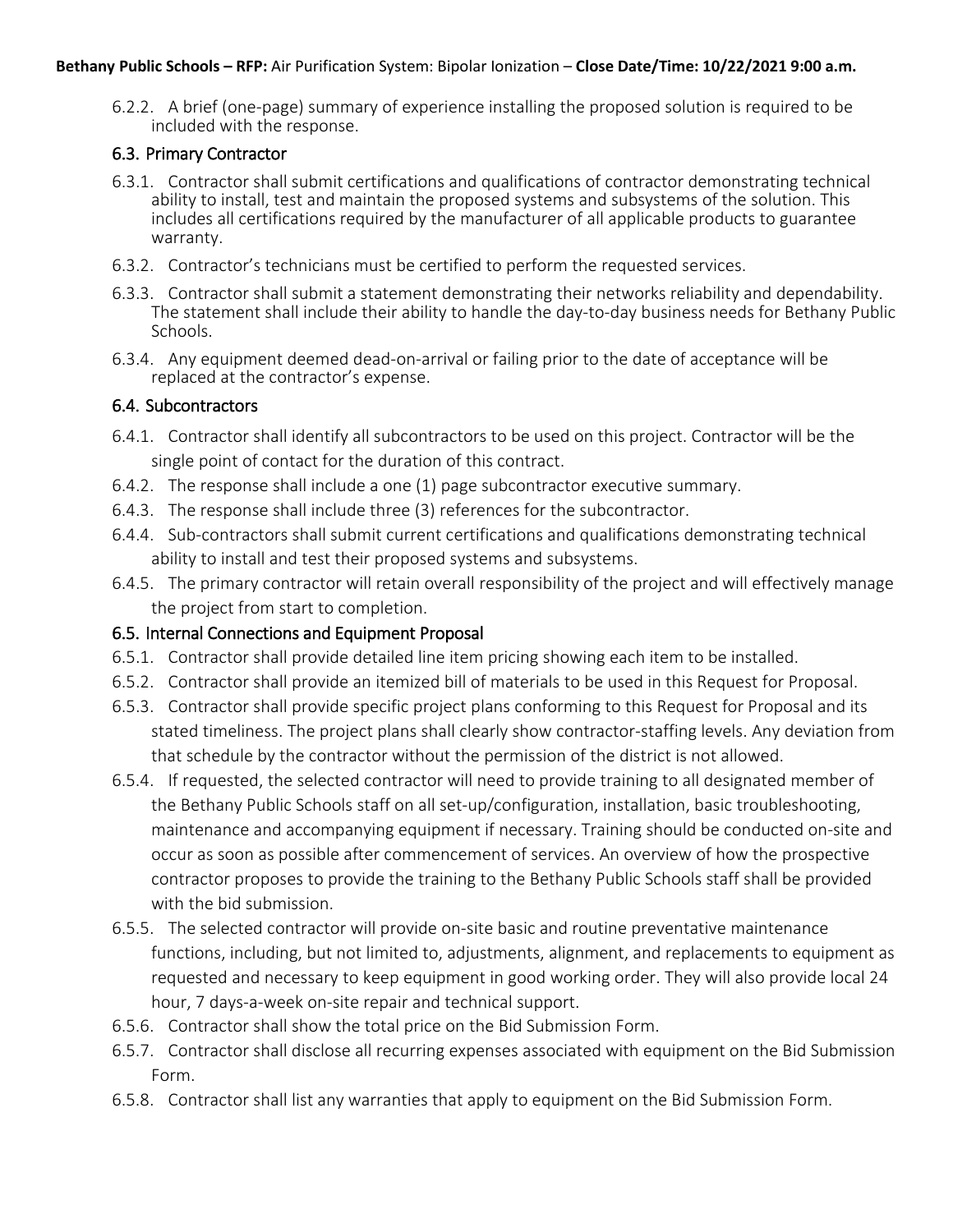#### 6.6. Alternative Proposals, Exceptions and Clarifications

- 6.6.1. Contractor may in this section provide any alternative proposal to the Request for Proposal. Alternate proposals must clearly identify differences to specifications. Include diagrams with equipment and specifications.
- 6.6.2. Contractor shall use this section to provide any exceptions to the Request for Proposal and any clarifications to the contractor's response.

#### 6.7. Complete Copy of Request for Proposal

- 6.7.1. Contractor shall include a complete copy of the Request for Proposal (as issued) with all addenda as a part of this response.
- 6.7.2. Contractor must sign the Bid Submission Form and addenda to have a valid response to the Request for Proposal.
- 6.7.3. Contractor shall include the completed vendor information form to have a valid response to the Request for Proposal.
- 6.7.4. Contractor shall include a signed and notarized Non-Collusion Affidavit and Business Relationship Affidavit as a part of this response (Attachments A and B).
- 6.7.5. Contractor shall include a signed Statement of Compliance with the Oklahoma School Employees Sex Offenders Act (70 O.S. 6-101.48) as part of this response (Attachment C).
- 6.7.6. Contractor shall include a signed and notarized Non-Discrimination Certification as part of this response (Attachment D).
- 6.7.7. Contractor shall include a signed and notarized Indemnity Agreement as part of this response (Attachment D).
- 6.7.8. Contractor shall include a signed and notarized Tobacco-Free Employment Notice as part of this response (Attachment E).

#### 7. BID EVALUATION AND AWARD

- 7.1. Bethany Public Schools reserves the right to negotiate with any contractor or contractors to arrive at its final decision and/or to request additional information or clarification on any matter included in the proposal, it also reserves the right to select the most responsive contractor or contractors without further discussion, negotiation, or prior notice. Bethany Public Schools presumes that any proposal is a best-and-final offer.
- 7.2. Bethany Public Schools shall, at the specified closing date and time, open and document the date and time on all proposals that are in order. Bethany Public Schools will make no immediate decision at such time. Interested parties may be allowed to attend such opening for purposes of learning; however, proposal information will not be disclosed until after formal notice of award and execution of any contract resulting from this Request for Proposal.
- 7.3. Bethany Public Schools reserves the right to establish the criteria by which it will evaluate each contractor's response to this Request for Proposal and by which it will determine the most responsive, capable, and qualified contractor(s).
- 7.4. Bethany Public Schools reserves the right not to notify contractors who's Request for Proposal responses are not selected for further consideration or notice of award. If Bethany Public Schools decides to notify such contractors in writing, it will send the notifications to the email indicated in each such proposal.
- 7.5. The selected contractor will be contacted via email or phone after approval of the Board of Education.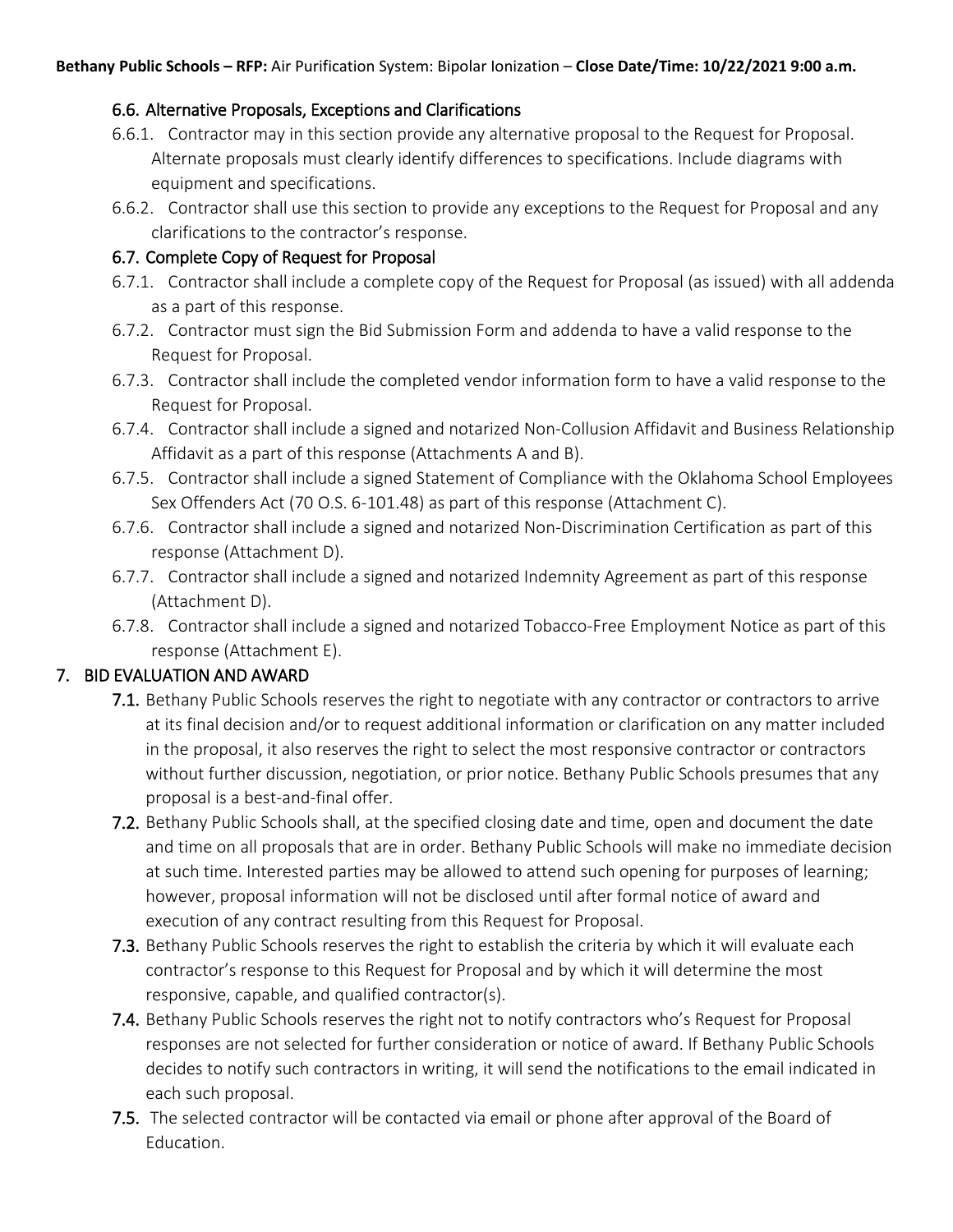- 7.6. Contractor shall not begin work without a purchase order issued by Bethany Public Schools.
- 7.7. Itemized invoice must be submitted to:

Bethany Public Schools Attn: Business Office 6721 NW 42nd Street Bethany, OK 73008

## SCHOOL SITES ON MAIN CAMPUS

| <b>Administration Building</b> | 6721 NW 42 <sup>nd</sup> Street, Bethany |
|--------------------------------|------------------------------------------|
| Bethany STEM Building          | 4500 N. Asbury Avenue, Bethany           |
| Bethany Earl Harris Elementary | 4311 N. Asbury Avenue, Bethany           |
| Bethany Cafeteria              | 4311 N. Asbury Avenue, Bethany           |
| Bethany Early Childhood Center | 4400 N. Asbury Avenue, Bethany           |
| Bethany Middle School          | 4312 N. Mueller Avenue, Bethany          |
| Bethany High School            | 4500 N. Mueller Avenue, Bethany          |
| Bethany Performing Arts Center | 4500 N. Mueller Avenue, Bethany          |

## ATHLETIC COMPLEXES

| SNU/High School Football Stadium | 8618 NW 50 <sup>th</sup> , Bethany |
|----------------------------------|------------------------------------|
| Track/Middle School Stadium      | 8500 NW 50 <sup>th</sup> , Bethany |
| Indoor Facility                  | 8500 NW 50 <sup>th</sup> , Bethany |
| Baseball/Softball Fields         | 4656 N. Stinchcomb Avenue, Bethany |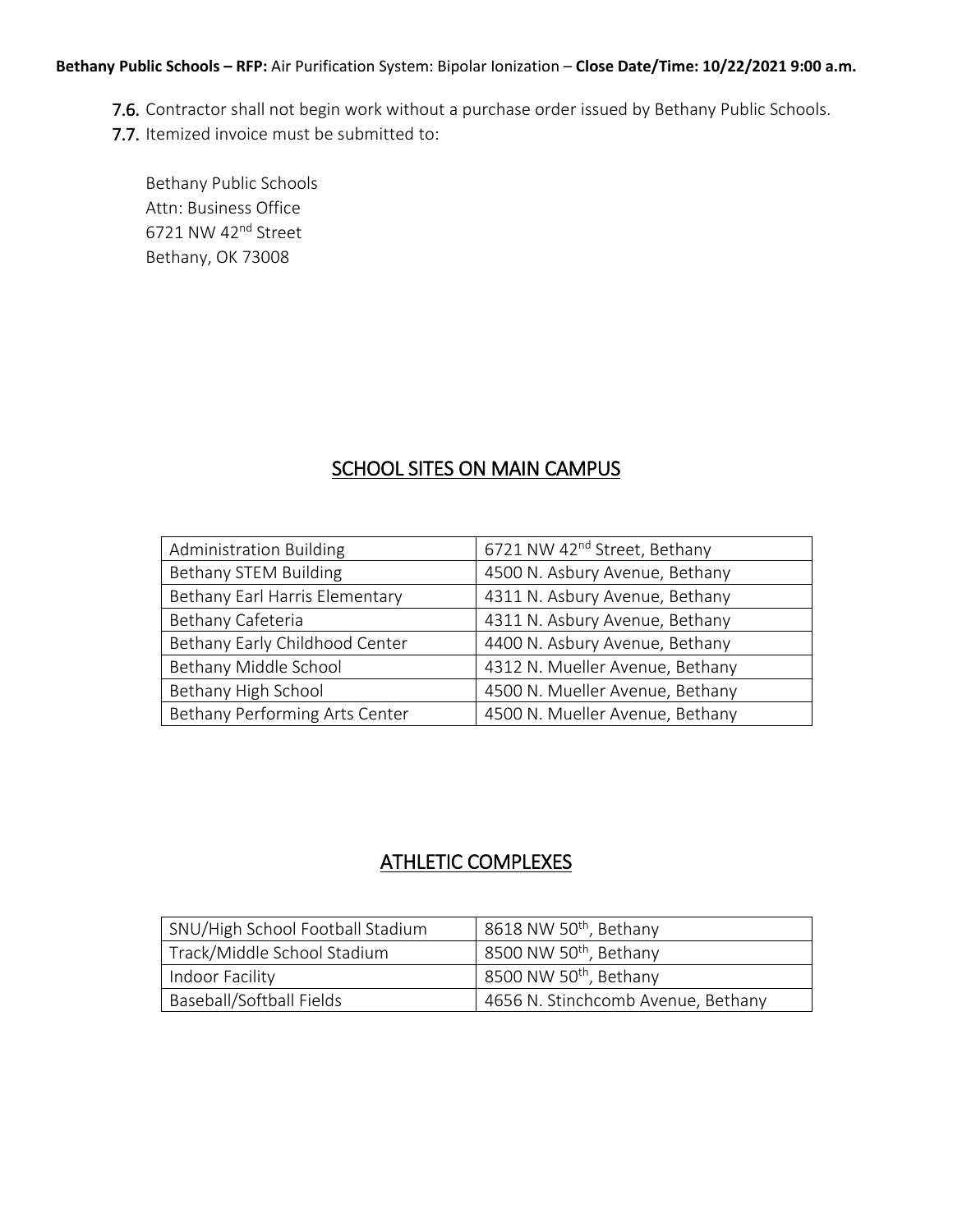#### 8. SCOPE OF WORK

This is a scope of work for the installation of ionizers at Bethany Schools. Price shall include required equipment needed for complete installation, including all tools, additional wiring, ladders, and lifts. Special care shall be taken to avoid damages to HVAC units and materials. Damages caused by Vendor shall be repaired at no additional cost to Bethany Public schools. Ionizers shall be installed based on the following specifications.

- 1. The Bi-Polar Ionization system shall be designed based upon the HVAC list provided in Appendix A.
- 2. Each HVAC unit shall have an ionization device installed that meets the specifications listed by the manufacturer for the size of unit, providing adequate positive and negative ion coverage for the spaces covered.
- 3. Ionization devices must conform to standard UL 2998 Environment- No Ozone Certification.
- 4. The bidder shall mount and wire the ionization devices to the AHU control power (24VAC) as instructed by the Air Purification Manufacturer's instructions or line voltage subject to power available. If 24 volts is not available at the power source, the installer shall use a transformer to supply power to the ionizer.
- 5. Transformers must be tested to ensure additional load from Ionizer does not cause a voltage drop below 24 VAC.
- 6. If duct mounted devices are necessary to maintain adequate ion coverage, devices will include insulation repair, duct sealing, and power hook-up.
- 7. Contractor shall record model and serial code for each ionization device and corresponding HVAC unit. This will be provided to Bethany Public Schools at the completion of the project.
- 8. Manufacturer warranty for parts shall be 1 year (minimum) and 1 year for labor.
- 9. Necessary training will be provided to the representative(s) of Bethany Public Schools, if needed.
- 10. If maintenance is required, Contractor shall provide a schedule and procedure.
- 11. Contractor will provide 1 (one)- Alpha Labs Ion Counter.

Included with the Bid, the Vendor shall include final design of the Ionization system. This includes manufacturer specifications for the devices used, as well as quantity of proposed ionization device(s) per HVAC model per school or location.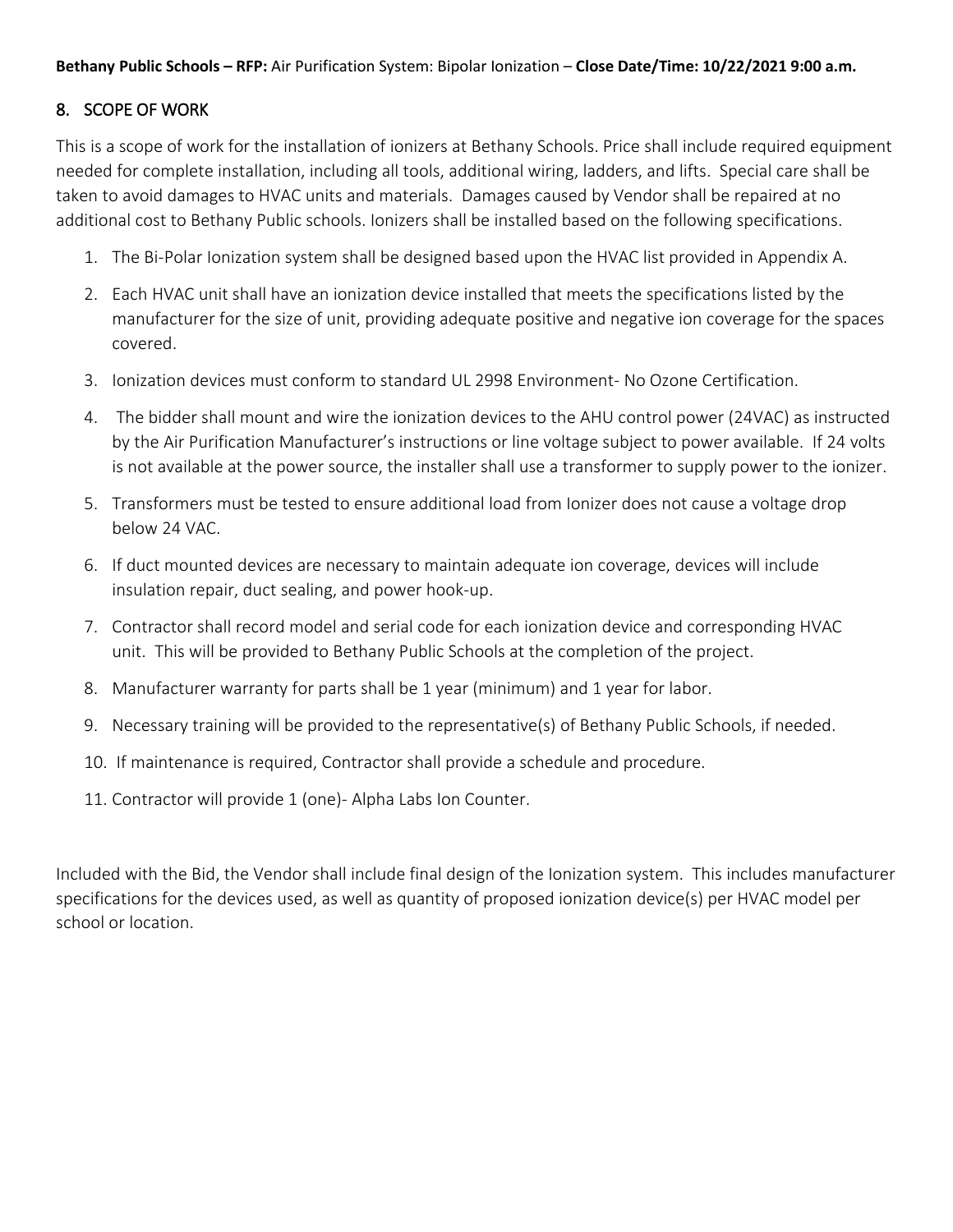# Appendix A

| <b>Bethany Public Schools HVAC Units</b> |                |             |  |
|------------------------------------------|----------------|-------------|--|
| Location                                 | # of units     | <b>Size</b> |  |
| <b>MAIN CAMPUS</b>                       |                |             |  |
| Early Childhood Center                   | 3              | $81/2$ ton  |  |
|                                          | 3              | 5 ton       |  |
| <b>STEM Building</b>                     | $\mathbf{1}$   | $81/2$ ton  |  |
| Administration                           | 4              | 4 ton       |  |
| Elementary                               | 8              | 4 ton       |  |
|                                          | 22             | 5 ton       |  |
|                                          | $\overline{2}$ | 12 ton      |  |
| Cafeteria                                | $\overline{2}$ | 5 ton       |  |
|                                          | $\mathbf{1}$   | 10 ton      |  |
| Middle School                            | $\mathcal{P}$  | 4 ton       |  |
|                                          | 14             | 5 ton       |  |
| High School                              | $\overline{2}$ | 4 ton       |  |
|                                          | 4 split        | 3 ton       |  |
|                                          | 23             | 5 ton       |  |
|                                          | $\overline{2}$ | 10 ton      |  |
|                                          | 4              | 15 ton      |  |
| Auditorium                               | 2              | 5 ton       |  |
|                                          | $\overline{2}$ | 10 ton      |  |
| <b>STADIUM</b>                           |                |             |  |
| Middle School Locker Room                | 3              | 5 ton       |  |
| High School Locker Room                  | 5 split        | 4 ton       |  |
| Indoor Facility                          | 2 split        | 4 ton       |  |
|                                          | 1              | 20 ton      |  |
| Baseball/Softball Bathrooms              | $1\,$          | 5 ton       |  |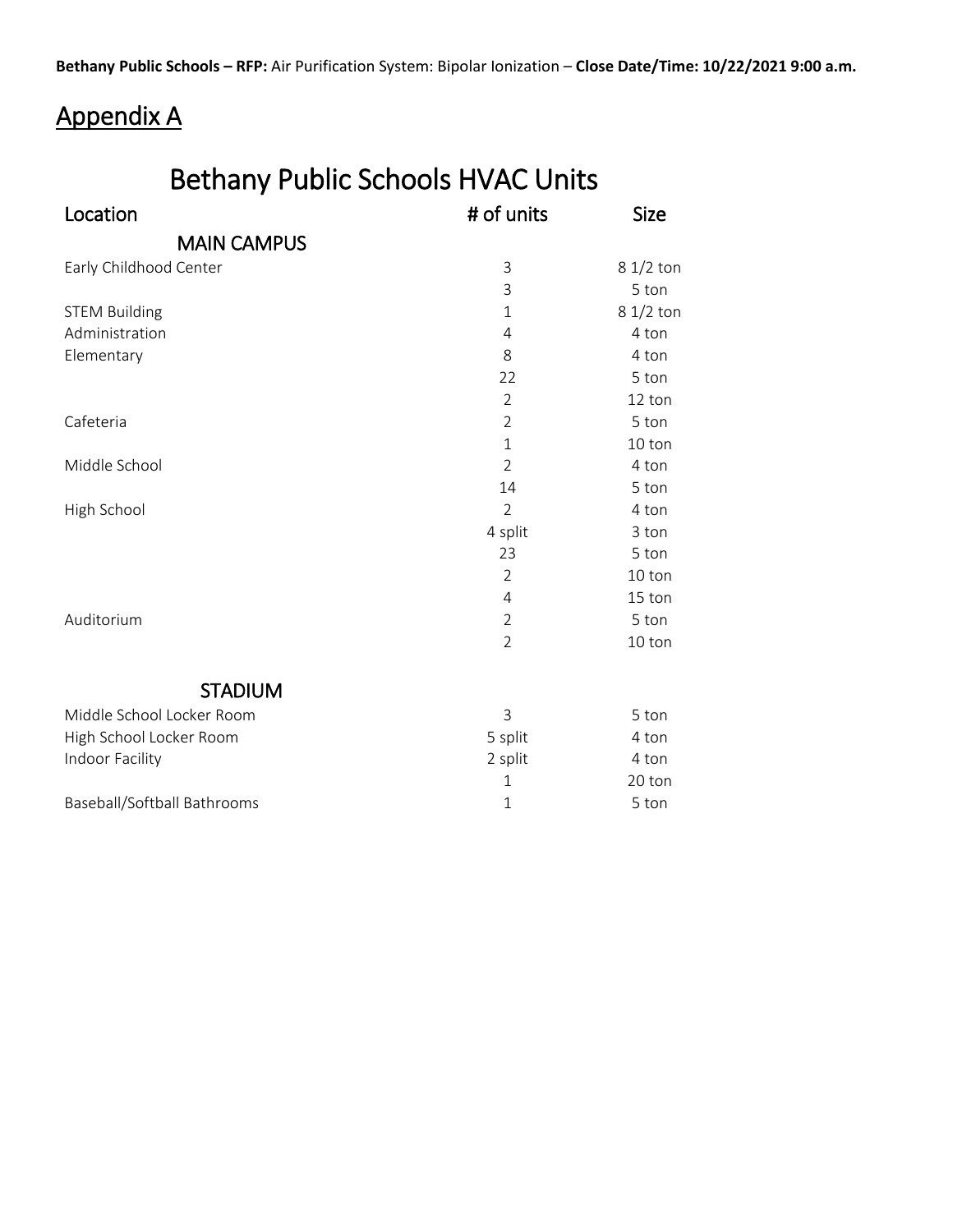#### **BID SUBMISSION FORM**

#### This form must be included with your proposal.

The undersigned, being familiar with the local conditions affecting the cost of the work, and with bid documents, including Solicitation for Bids, Bid Submission Form and Master Specifications on file in the Bethany Public Schools Administration Office, 6721 NW 42<sup>nd</sup> Street, Bethany, OK 73008, propose to furnish all labor and materials as required by said Documents and Addenda thereto for:

1. In submitting a bid, the Bidder agrees that the Bethany Public Schools Board of Education reserves the right to reject any and all bids.

2. Bidder shall sign and enclose with the bid the Vendor Information Form, Non-Collusion Affidavit, Business Relationship Affidavit, Statement of Compliance with 70 O.S. 6-101.48, Non-Discrimination Certification, Indemnity Agreement, and Tobacco-Free Employment Notice.

\_\_\_\_\_\_\_\_\_\_\_\_\_\_\_\_\_\_\_\_\_\_\_\_\_\_\_\_\_\_\_\_\_ \_\_\_\_\_\_\_\_\_\_\_\_\_\_\_\_\_\_\_\_\_\_\_\_\_\_\_\_\_\_\_\_\_\_\_\_\_\_\_

\_\_\_\_\_\_\_\_\_\_\_\_\_\_\_\_\_\_\_\_\_\_\_\_\_\_\_\_\_\_\_\_\_ \_\_\_\_\_\_\_\_\_\_\_\_\_\_\_\_\_\_\_\_\_\_\_\_\_\_\_\_\_\_\_\_\_\_\_\_\_\_\_

\_\_\_\_\_\_\_\_\_\_\_\_\_\_\_\_\_\_\_\_\_\_\_\_\_\_\_\_\_\_\_\_\_ \_\_\_\_\_\_\_\_\_\_\_\_\_\_\_\_\_\_\_\_\_\_\_\_\_\_\_\_\_\_\_\_\_\_\_\_\_\_\_

3. Proposals must be manually signed on this form in the space provided below.

Company Name Signature of Representative

Company Address Typed Name of Representative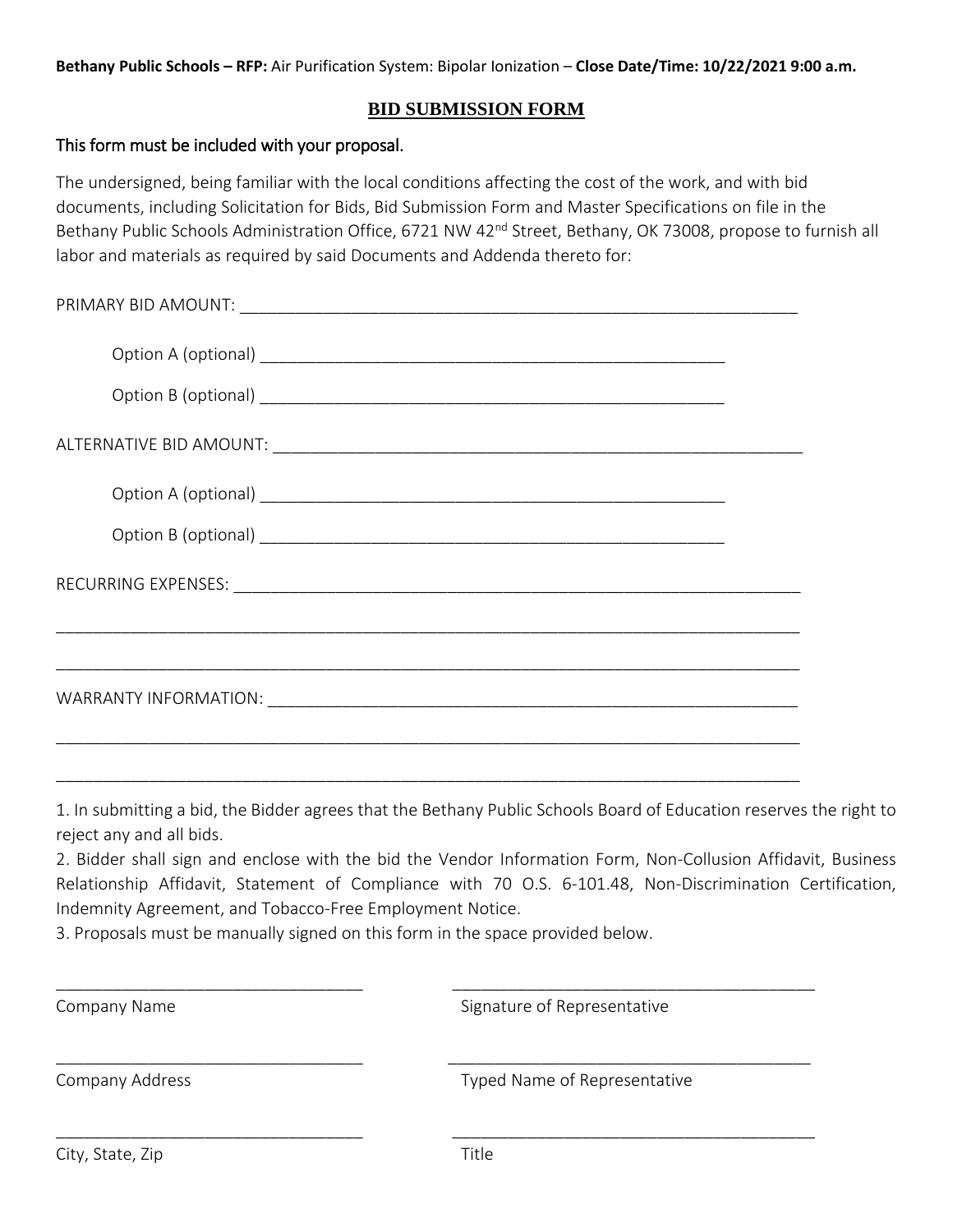# VENDOR INFORMATION FORM

| 10. Have any conditions or restrictions been placed by the company on this proposal that would declare it<br>Non-responsive? | Yes | No        |
|------------------------------------------------------------------------------------------------------------------------------|-----|-----------|
| 11. Are you prepared to provide proof of insurance as required?                                                              | Yes | No        |
| 12. Has your company ever been debarred from doing business with any federal, state or local agency?                         | Yes | <b>No</b> |
| If yes, please provide details including agency name, date and reason for debarment.                                         |     |           |
| 13. Has your company ever defaulted on a contract or been denied a bid due to non-responsibility to perform?                 | Yes | No        |
| If yes, please provide details.                                                                                              |     |           |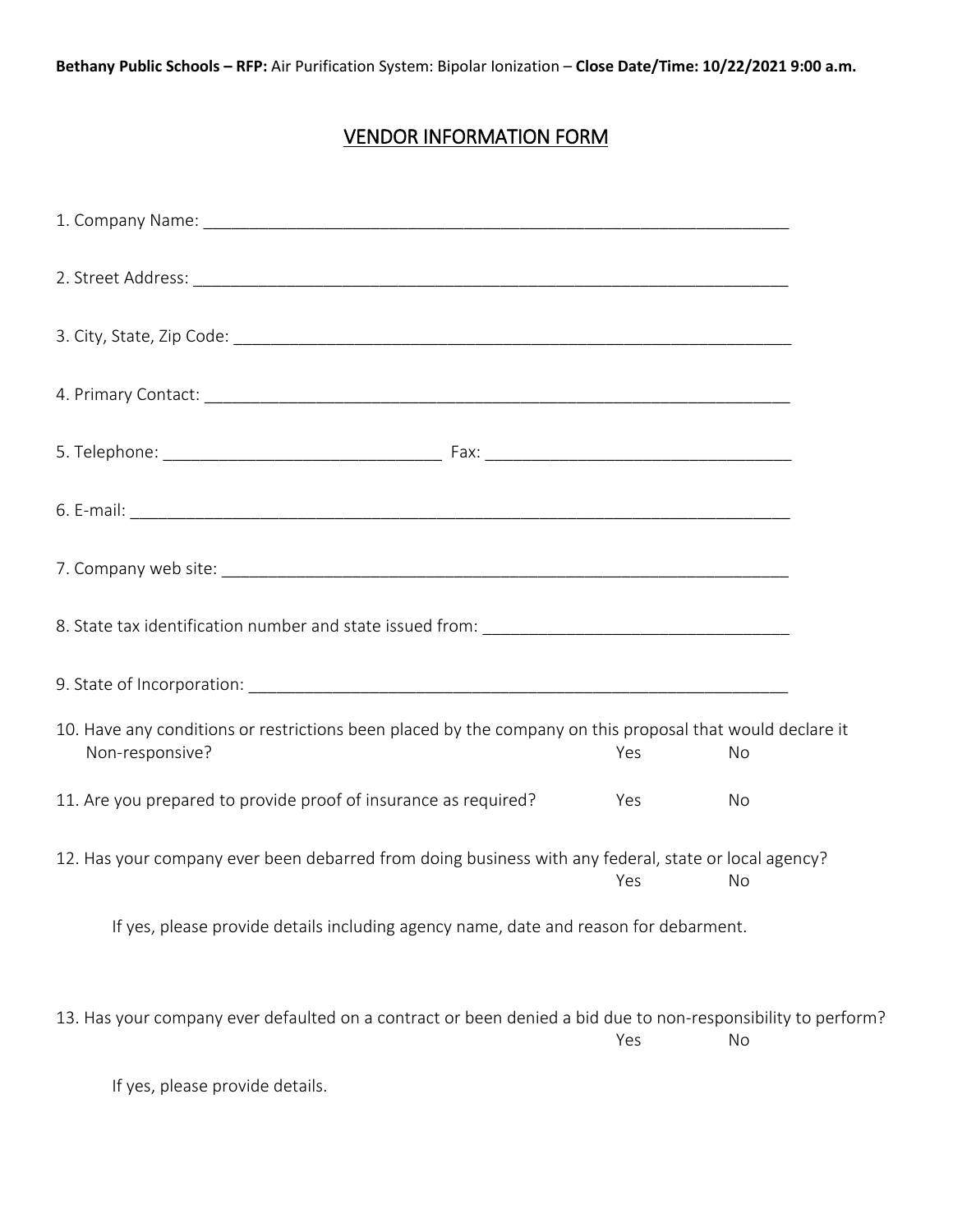### ATTACHMENT A | NON-COLLUSION AFFIDAVIT

STATE OF \_\_\_\_\_\_\_\_\_\_\_\_\_\_\_\_

COUNTY OF

\_\_\_\_\_\_\_\_\_\_\_\_\_\_\_\_\_\_\_\_\_\_\_\_\_\_\_\_\_, being of lawful age, being first duly sworn on oath says that (s)he is the agent authorized by the bidder to submit the attached bid. Affidavit further states that the bidder has not been a party to any collusions among bidders in restraint of freedom of competition by agreement to bid at a fixed price or to refrain from bidding; or with any state official or employee as to quantity, quality or price in the prospective contract; or any other terms of said prospective contract; or in any discussions between bidders and any state official concerning exchange of money or other thing of value for special consideration in the awarding of a contract.

> \_\_\_\_\_\_\_\_\_\_\_\_\_\_\_\_\_\_\_\_\_\_\_\_\_\_\_\_\_\_\_\_ Bidder or Agent Signature

| Subscribed and sworn to before me this | dav of |  |
|----------------------------------------|--------|--|
|                                        |        |  |

Notary Public Printed Name and the state of the state of the state of the state of the state of the state of the state of the state of the state of the state of the state of the state of the state of the state of the state

Notary Public Signature

My Commission Expires: \_\_\_\_\_\_\_\_\_\_\_\_\_\_\_\_\_\_\_\_\_\_\_\_\_\_\_\_\_\_\_

Notary Stamp In this Area: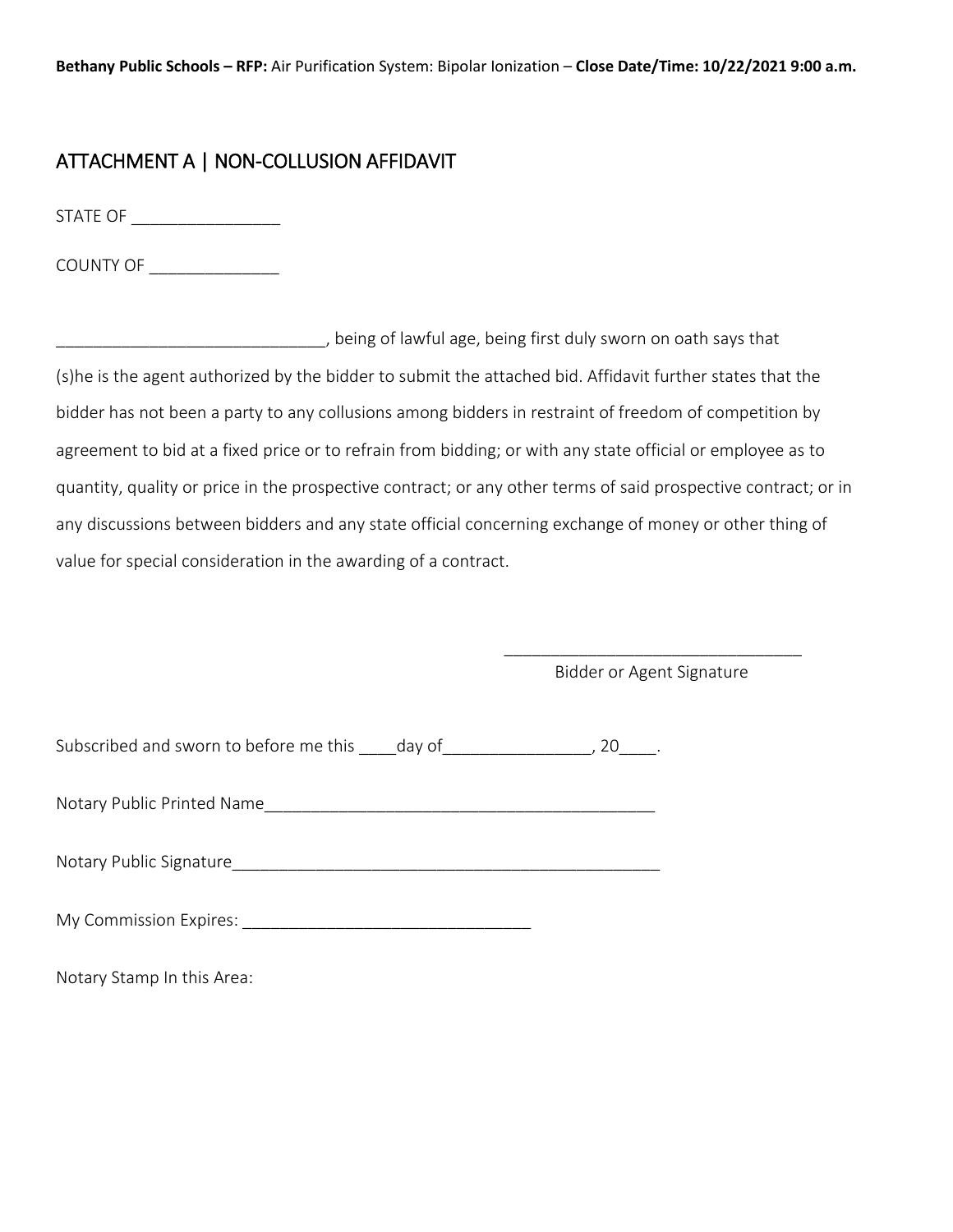## ATTACHMENT B | BUSINESS RELATIONSHIP AFFIDAVIT

STATE OF \_\_\_\_\_\_\_\_\_\_\_\_\_\_\_\_

COUNTY OF \_\_\_\_\_\_\_\_\_\_\_\_\_\_

\_\_\_\_\_\_\_\_\_\_\_\_\_\_\_\_\_\_\_\_\_\_\_\_\_\_\_\_\_, being of lawful age, being first duly sworn, on oath says that (s)he is the agent authorized by the bidder to submit the attached bid. Affiant further states that the nature of any partnership, joint venture, or other business relationship presently in effect or which existed with one (1) year prior to the date of this statement with the architect, engineer, or other party to the project is as follows:

\_\_\_\_\_\_\_\_\_\_\_\_\_\_\_\_\_\_\_\_\_\_\_\_\_\_\_\_\_\_\_\_\_\_\_\_\_\_\_\_\_\_\_\_\_\_\_\_\_\_\_\_\_\_\_\_\_\_\_\_\_\_\_\_\_\_\_\_\_\_\_\_\_\_\_\_\_\_\_\_\_\_\_\_\_\_\_\_

\_\_\_\_\_\_\_\_\_\_\_\_\_\_\_\_\_\_\_\_\_\_\_\_\_\_\_\_\_\_\_\_\_\_\_\_\_\_\_\_\_\_\_\_\_\_\_\_\_\_\_\_\_\_\_\_\_\_\_\_\_\_\_\_\_\_\_\_\_\_\_\_\_\_\_\_\_\_\_\_\_\_\_\_\_\_\_\_

Affiant further states that any such business relationship presently in effect or which existed within one (1) year prior to the date of this statement between any officer or director of the bidding company and any officer or director of the architectural or engineering firm or other party to the project is as follows:

\_\_\_\_\_\_\_\_\_\_\_\_\_\_\_\_\_\_\_\_\_\_\_\_\_\_\_\_\_\_\_\_\_\_\_\_\_\_\_\_\_\_\_\_\_\_\_\_\_\_\_\_\_\_\_\_\_\_\_\_\_\_\_\_\_\_\_\_\_\_\_\_\_\_\_\_\_\_\_\_\_\_\_\_\_\_\_\_

\_\_\_\_\_\_\_\_\_\_\_\_\_\_\_\_\_\_\_\_\_\_\_\_\_\_\_\_\_\_\_\_\_\_\_\_\_\_\_\_\_\_\_\_\_\_\_\_\_\_\_\_\_\_\_\_\_\_\_\_\_\_\_\_\_\_\_\_\_\_\_\_\_\_\_\_\_\_\_\_\_\_\_\_\_\_\_\_

Affiant further states that the names of all persons having any such business relationships and the positions they hold with their respective companies or firms are as follows:

\_\_\_\_\_\_\_\_\_\_\_\_\_\_\_\_\_\_\_\_\_\_\_\_\_\_\_\_\_\_\_\_\_\_\_\_\_\_\_\_\_\_\_\_\_\_\_\_\_\_\_\_\_\_\_\_\_\_\_\_\_\_\_\_\_\_\_\_\_\_\_\_\_\_\_\_\_\_\_\_\_\_\_\_\_\_\_\_

\_\_\_\_\_\_\_\_\_\_\_\_\_\_\_\_\_\_\_\_\_\_\_\_\_\_\_\_\_\_\_\_\_\_\_\_\_\_\_\_\_\_\_\_\_\_\_\_\_\_\_\_\_\_\_\_\_\_\_\_\_\_\_\_\_\_\_\_\_\_\_\_\_\_\_\_\_\_\_\_\_\_\_\_\_\_\_\_

(If none of the business relationships herein above mentioned exist, affiant should so state.)

|                                                                                                          | Bidder or Agent Signature |
|----------------------------------------------------------------------------------------------------------|---------------------------|
| Subscribed and sworn to before me this day of entitled and subscribed and sworn to before me this day of |                           |
| Notary Public Printed Name                                                                               |                           |
| Notary Public Signature                                                                                  |                           |
|                                                                                                          |                           |
| Notary Stamp In this Area:                                                                               |                           |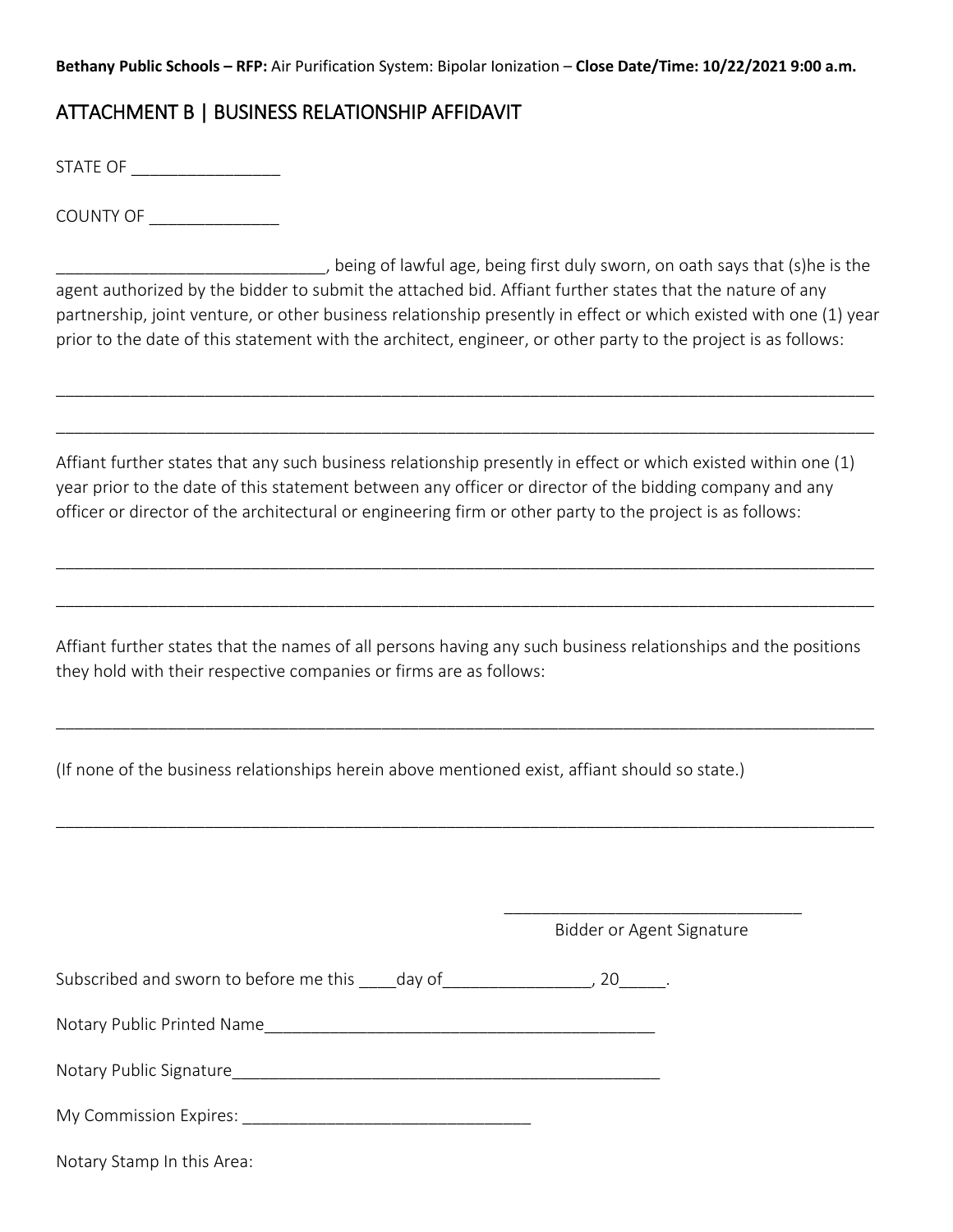## ATTACHMENT C | STATEMENT OF COMPLIANCE WITH THE OKLAHOMA SCHOOL EMPLOYEES SEX OFFENDERS ACT (70 O.S. 6-101.48)

## Bethany Public Schools Declaration by Vendor Regarding Prohibition of Sex Offenders on School Premises

The undersigned, \_\_\_\_\_\_\_\_\_\_\_\_\_\_\_\_\_\_\_\_\_\_\_\_\_\_\_\_\_\_\_\_\_\_, represents that (s)he is the owner or an officer of , who has the authority to make this declaration to Bethany Public Schools, as required by Section 6-101.48 of title 70 of the Oklahoma Statutes. I declare that no employee working on school premises during normal school hours under the authority of the above named company or business has been convicted in this State, the United States or another state or any sex offense subject to the Sex Offenders Registration Act or is subject to another state's or the federal sex offender registration provisions; or any felony offense except as provided in subsection "C" of this section or when ten (10) years has elapsed since the date of the criminal conviction or the employee has received a presidential or gubernatorial pardon for the criminal offense.

I further understand that Title 57, O.S. Supp. 1999, Section 589 provides as follows, to-wit:

It is unlawful for any person registered pursuant to the Oklahoma Sex Offenders Registration Act to work with or provide services to children or to work on school premises, or for any person or business who offers or provides services to children or contracts for work to be performed on school premises to knowingly and willfully allow any employee to work with children or to work on school premises who is registered pursuant to the Oklahoma Sex Offenders Registration Act. Upon conviction for any violation of the provisions of this subsection, the violator shall be guilty of a misdemeanor punishable by a fine not to exceed One Thousand Dollars (\$1,000.00)). In addition, the violator may be liable for civil damages.

I further declare that so long as the undersigned performs work or provides services to Bethany Public Schools, that the undersigned will at all times comply with the statutory provisions described herein.

| Vendor Name (type or print)            |                                           |  |
|----------------------------------------|-------------------------------------------|--|
|                                        |                                           |  |
|                                        | Authorized Representative (type or print) |  |
| Authorized Representative's Signature  |                                           |  |
| Federal ID # or Social Security Number |                                           |  |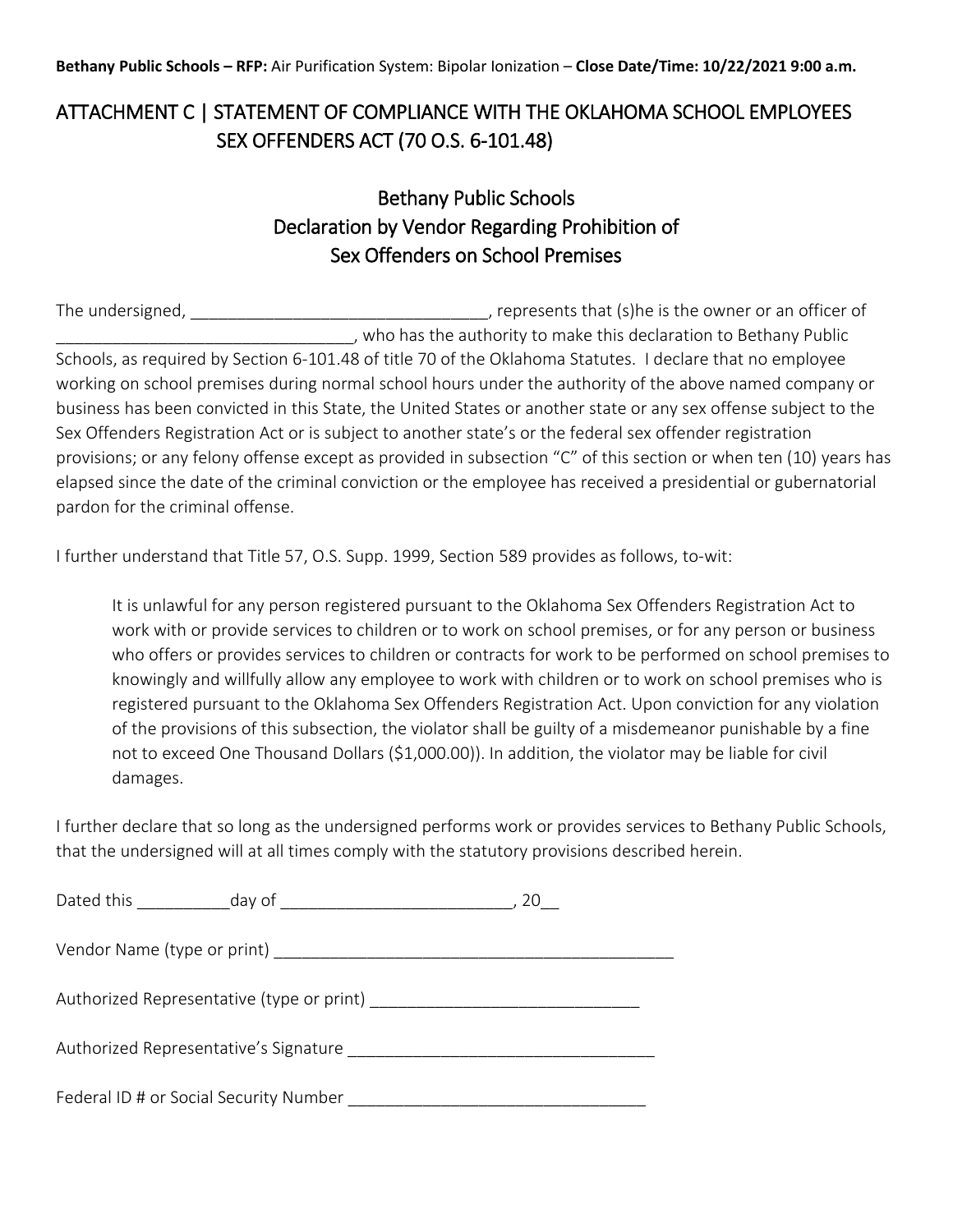## ATTACHMENT D | NON-DISCRIMINATION CERTIFICATION

|                                                                                                         | do hereby certify that I am the matches are not all the matches of the contract of the contract of the contract of the contract of the contract of the contract of the contract of the contract of the contract of the contrac |  |  |
|---------------------------------------------------------------------------------------------------------|--------------------------------------------------------------------------------------------------------------------------------------------------------------------------------------------------------------------------------|--|--|
|                                                                                                         |                                                                                                                                                                                                                                |  |  |
| date, submitted a Proposal to the Bethany Public School District, pursuant to the Request for Proposals |                                                                                                                                                                                                                                |  |  |
|                                                                                                         |                                                                                                                                                                                                                                |  |  |
|                                                                                                         | firm(s), I will not discriminate against any employee or other person on account of age, race, creed, color,                                                                                                                   |  |  |
|                                                                                                         | religion, gender, handicap, disability, ancestry, national origin, or Vietnam era veteran status, and that I will                                                                                                              |  |  |
|                                                                                                         | comply with all federal laws, state laws and executive orders concerning the subject of non-discrimination.                                                                                                                    |  |  |
|                                                                                                         |                                                                                                                                                                                                                                |  |  |
|                                                                                                         |                                                                                                                                                                                                                                |  |  |
| (SIGNATURE)                                                                                             |                                                                                                                                                                                                                                |  |  |
|                                                                                                         |                                                                                                                                                                                                                                |  |  |
|                                                                                                         |                                                                                                                                                                                                                                |  |  |
| Subscribed and sworn to before me this ____day of_                                                      | $\frac{1}{20}$ .                                                                                                                                                                                                               |  |  |
|                                                                                                         |                                                                                                                                                                                                                                |  |  |
|                                                                                                         |                                                                                                                                                                                                                                |  |  |
|                                                                                                         |                                                                                                                                                                                                                                |  |  |
| Notary Stamp In this Area:                                                                              |                                                                                                                                                                                                                                |  |  |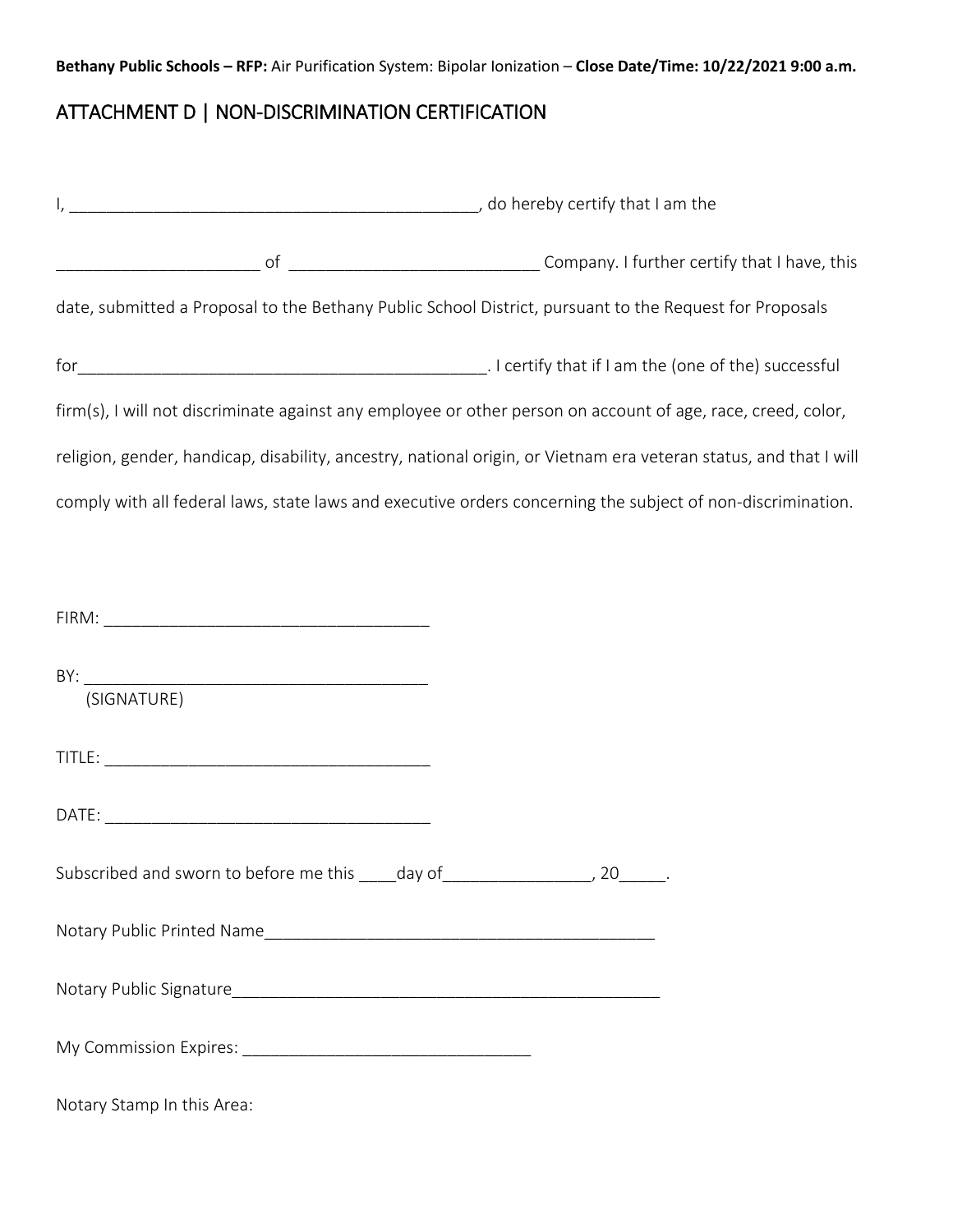### ATTACHMENT D | INDEMINITY AGREEMENT

Contractor agrees to indemnify Bethany Public Schools for any and all damages, loss and expenses, which might result by reason of defective materials and/or workmanship in conjunction with the work to be performed under the contract between the parties. Contractor shall save and hold Bethany Public Schools harmless for all damages, loss and expenses occasioned by, or resulting from, any failure whatsoever of Contractor to perform according to the terms of the preceding contract between parties. Contractor does agree to indemnify Bethany Public Schools for expense whatsoever occasioned by, or resulting from, any failure of the Contractor to perform its obligations under the aforesaid contract.

| BY:<br>(SIGNATURE)                                                                   |  |
|--------------------------------------------------------------------------------------|--|
|                                                                                      |  |
|                                                                                      |  |
| Subscribed and sworn to before me this _____day of ______________________, 20______. |  |
|                                                                                      |  |
|                                                                                      |  |
|                                                                                      |  |
| Notary Stamp In this Area:                                                           |  |